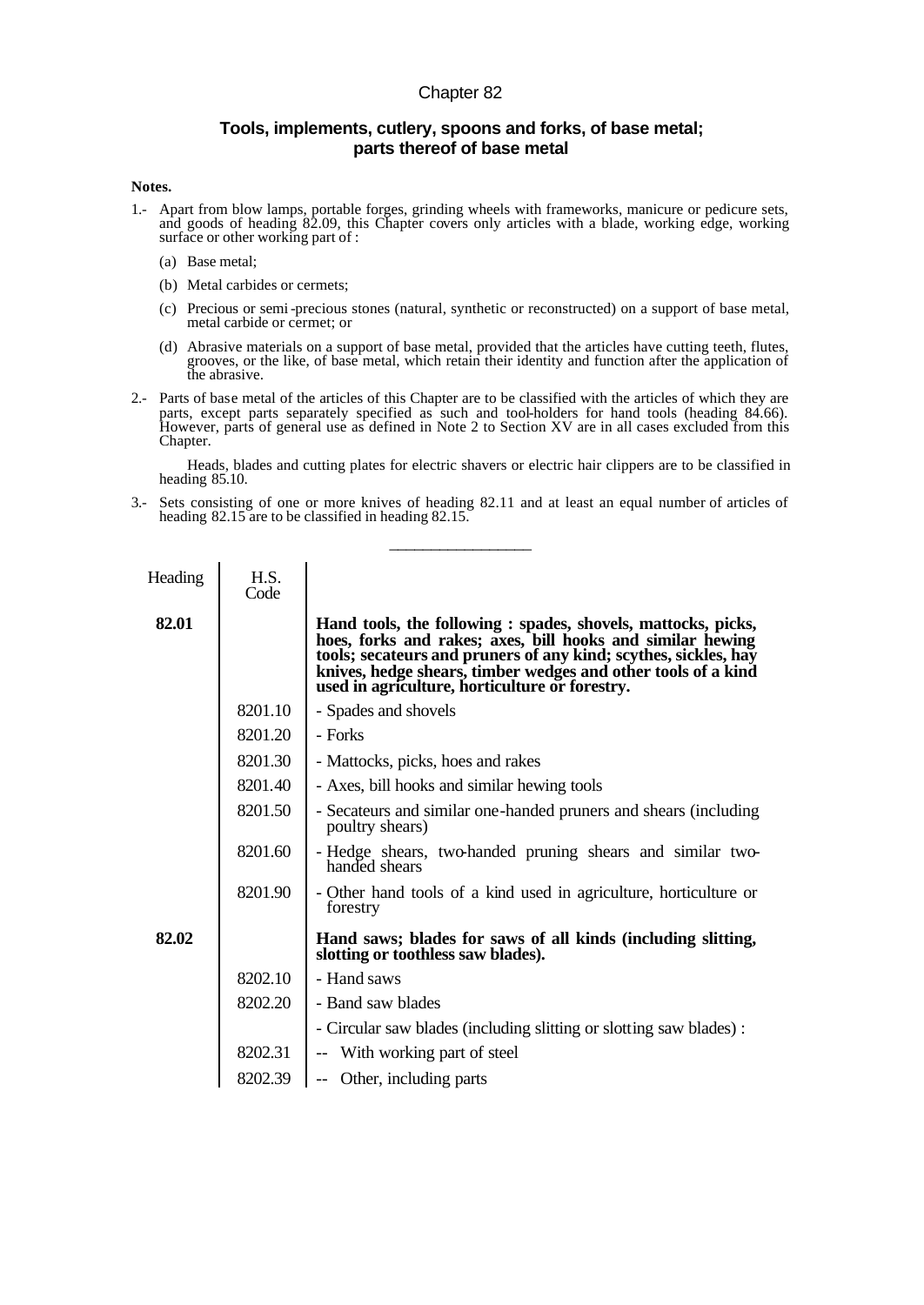|       | 8202.40 | Chain saw blades                                                                                                                                                                                                                                                          |
|-------|---------|---------------------------------------------------------------------------------------------------------------------------------------------------------------------------------------------------------------------------------------------------------------------------|
|       |         | - Other saw blades :                                                                                                                                                                                                                                                      |
|       | 8202.91 | Straight saw blades, for working metal                                                                                                                                                                                                                                    |
|       | 8202.99 | -- Other                                                                                                                                                                                                                                                                  |
| 82.03 |         | Files, rasps, pliers (including cutting pliers), pincers, tweezers,<br>metal cutting shears, pipe-cutters, bolt croppers, perforating<br>punches and similar hand tools.                                                                                                  |
|       | 8203.10 | - Files, rasps and similar tools                                                                                                                                                                                                                                          |
|       | 8203.20 | - Pliers (including cutting pliers), pincers, tweezers and similar<br>tools                                                                                                                                                                                               |
|       | 8203.30 | - Metal cutting shears and similar tools                                                                                                                                                                                                                                  |
|       | 8203.40 | - Pipe-cutters, bolt croppers, perforating punches and similar<br>tools                                                                                                                                                                                                   |
| 82.04 |         | Hand-operated spanners and wrenches (including torque<br>including<br>but<br>wrenches);<br>meter wrenches<br>not<br>tap<br>interchange able spanner sockets, with or without handles.                                                                                     |
|       |         | - Hand-operated spanners and wrenches :                                                                                                                                                                                                                                   |
|       | 8204.11 | -- Non-adjustable                                                                                                                                                                                                                                                         |
|       | 8204.12 | -- Adjustable                                                                                                                                                                                                                                                             |
|       | 8204.20 | - Interchangeable spanner sockets, with or without handles                                                                                                                                                                                                                |
| 82.05 |         | Hand tools (including glaziers' diamonds), not elsewhere<br>specified or included; blow lamps; vices, clamps and the like, other than accessories for and parts of, machine tools; anvils;<br>portable forges; hand or pedal-operated grinding wheels with<br>frameworks. |
|       | 8205.10 | - Drilling, threading or tapping tools                                                                                                                                                                                                                                    |
|       | 8205.20 | - Hammers and sledge hammers                                                                                                                                                                                                                                              |
|       | 8205.30 | - Planes, chisels, gouges and similar cutting tools for working<br>wood                                                                                                                                                                                                   |
|       | 8205.40 | - Screwdrivers                                                                                                                                                                                                                                                            |
|       |         | Other hand tools (including glaziers' diamonds) :                                                                                                                                                                                                                         |
|       | 8205.51 | Household tools                                                                                                                                                                                                                                                           |
|       | 8205.59 | Other                                                                                                                                                                                                                                                                     |
|       | 8205.60 | <b>Blow lamps</b>                                                                                                                                                                                                                                                         |
|       | 8205.70 | Vices, clamps and the like                                                                                                                                                                                                                                                |
|       | 8205.80 | Anvils; portable forges; hand or pedal-operated grinding<br>wheels with frameworks                                                                                                                                                                                        |
|       | 8205.90 | Sets of articles of two or more of the foregoing subheadings                                                                                                                                                                                                              |
| 82.06 | 8206.00 | Tools of two or more of the headings 82.02 to 82.05, put up in<br>sets for retail sale.                                                                                                                                                                                   |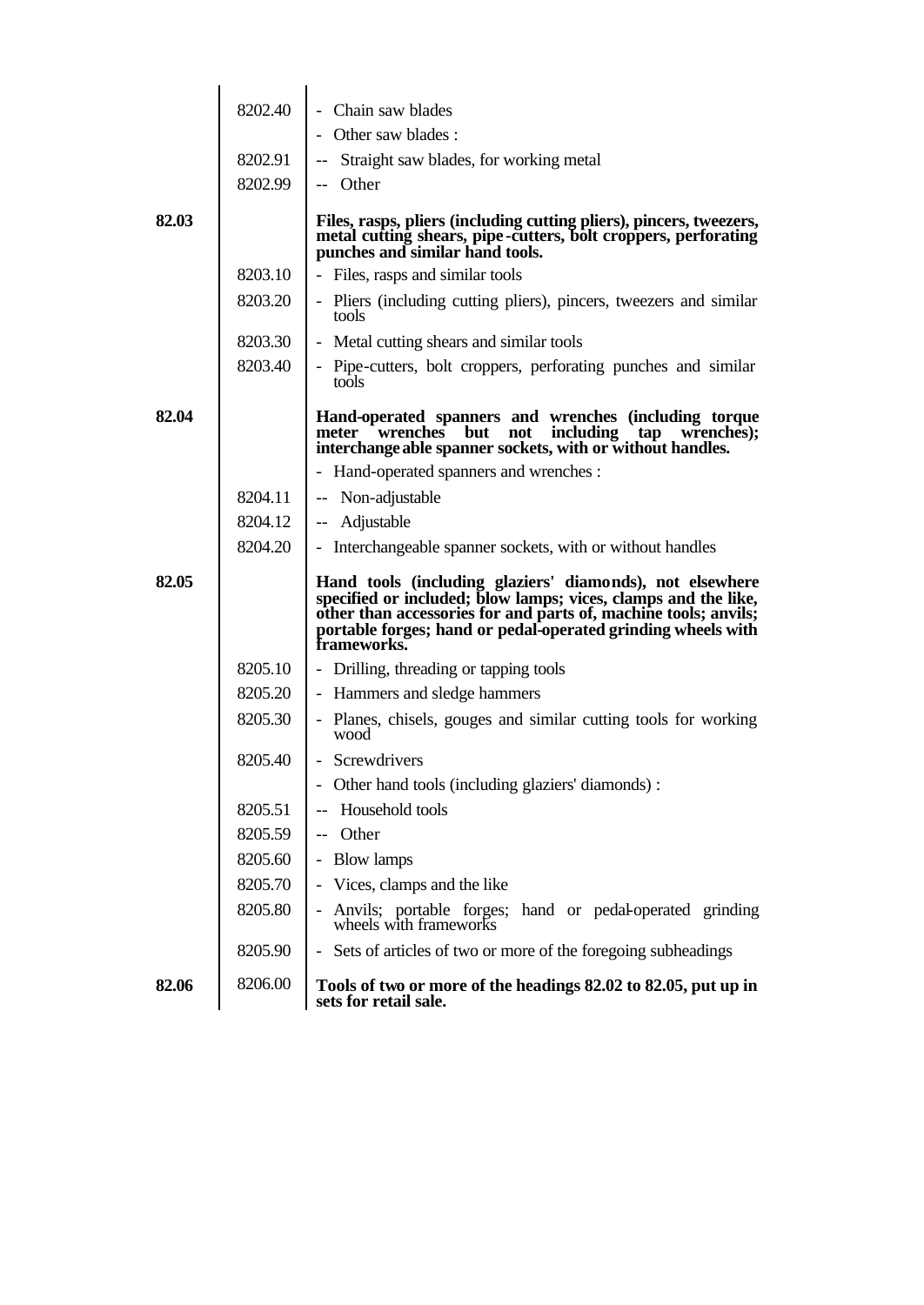| 82.07 |         | Interchangeable tools for hand tools, whether or not power-<br>operated, or for machine-tools (for example, for pressing,<br>stamping, punching, tapping, threading, drilling, boring,<br>broaching, milling, turning or screw driving), including dies<br>for drawing or extruding metal, and rock drilling or earth<br>boring tools. |
|-------|---------|----------------------------------------------------------------------------------------------------------------------------------------------------------------------------------------------------------------------------------------------------------------------------------------------------------------------------------------|
|       |         | - Rock drilling or earth boring tools :                                                                                                                                                                                                                                                                                                |
|       | 8207.13 | -- With working part of cermets                                                                                                                                                                                                                                                                                                        |
|       | 8207.19 | -- Other, including parts                                                                                                                                                                                                                                                                                                              |
|       | 8207.20 | - Dies for drawing or extruding metal                                                                                                                                                                                                                                                                                                  |
|       | 8207.30 | - Tools for pressing, stamping or punching                                                                                                                                                                                                                                                                                             |
|       | 8207.40 | - Tools for tapping or threading                                                                                                                                                                                                                                                                                                       |
|       | 8207.50 | - Tools for drilling, other than for rock drilling                                                                                                                                                                                                                                                                                     |
|       | 8207.60 | - Tools for boring or broaching                                                                                                                                                                                                                                                                                                        |
|       | 8207.70 | - Tools for milling                                                                                                                                                                                                                                                                                                                    |
|       | 8207.80 | - Tools for turning                                                                                                                                                                                                                                                                                                                    |
|       | 8207.90 | - Other interchangeable tools                                                                                                                                                                                                                                                                                                          |
| 82.08 |         | Knives and cutting blades, for machines or for mechanical<br>appliances.                                                                                                                                                                                                                                                               |
|       | 8208.10 | - For metal working                                                                                                                                                                                                                                                                                                                    |
|       | 8208.20 | - For wood working                                                                                                                                                                                                                                                                                                                     |
|       | 8208.30 | - For kitchen appliances or for machines used by the food<br>industry                                                                                                                                                                                                                                                                  |
|       | 8208.40 | - For agricultural, horticultural or forestry machines                                                                                                                                                                                                                                                                                 |
|       | 8208.90 | - Other                                                                                                                                                                                                                                                                                                                                |
| 82.09 | 8209.00 | Plates, sticks, tips and the like for tools, unmounted, of<br>cermets.                                                                                                                                                                                                                                                                 |
| 82.10 | 8210.00 | Hand-operated mechanical appliances, weighing 10 kg or less,<br>used in the preparation, conditioning or serving of food or<br>drink.                                                                                                                                                                                                  |
| 82.11 |         | Knives with cutting blades, serrated or not (including pruning<br>knives), other than knives of heading 82.08, and blades<br>therefor.                                                                                                                                                                                                 |
|       | 8211.10 | - Sets of assorted articles                                                                                                                                                                                                                                                                                                            |
|       |         | $-$ Other :                                                                                                                                                                                                                                                                                                                            |
|       | 8211.91 | Table knives having fixed blades<br>$-\, -$                                                                                                                                                                                                                                                                                            |
|       | 8211.92 | Other knives having fixed blades<br>--                                                                                                                                                                                                                                                                                                 |
|       | 8211.93 | Knives having other than fixed blades<br>÷÷.                                                                                                                                                                                                                                                                                           |
|       | 8211.94 | <b>Blades</b><br>$\sim$ $\sim$                                                                                                                                                                                                                                                                                                         |
|       | 8211.95 | -- Handles of base metal                                                                                                                                                                                                                                                                                                               |
| 82.12 |         | Razors and razor blades (including razor blade blanks in<br>strips).                                                                                                                                                                                                                                                                   |
|       | 8212.10 | - Razors                                                                                                                                                                                                                                                                                                                               |